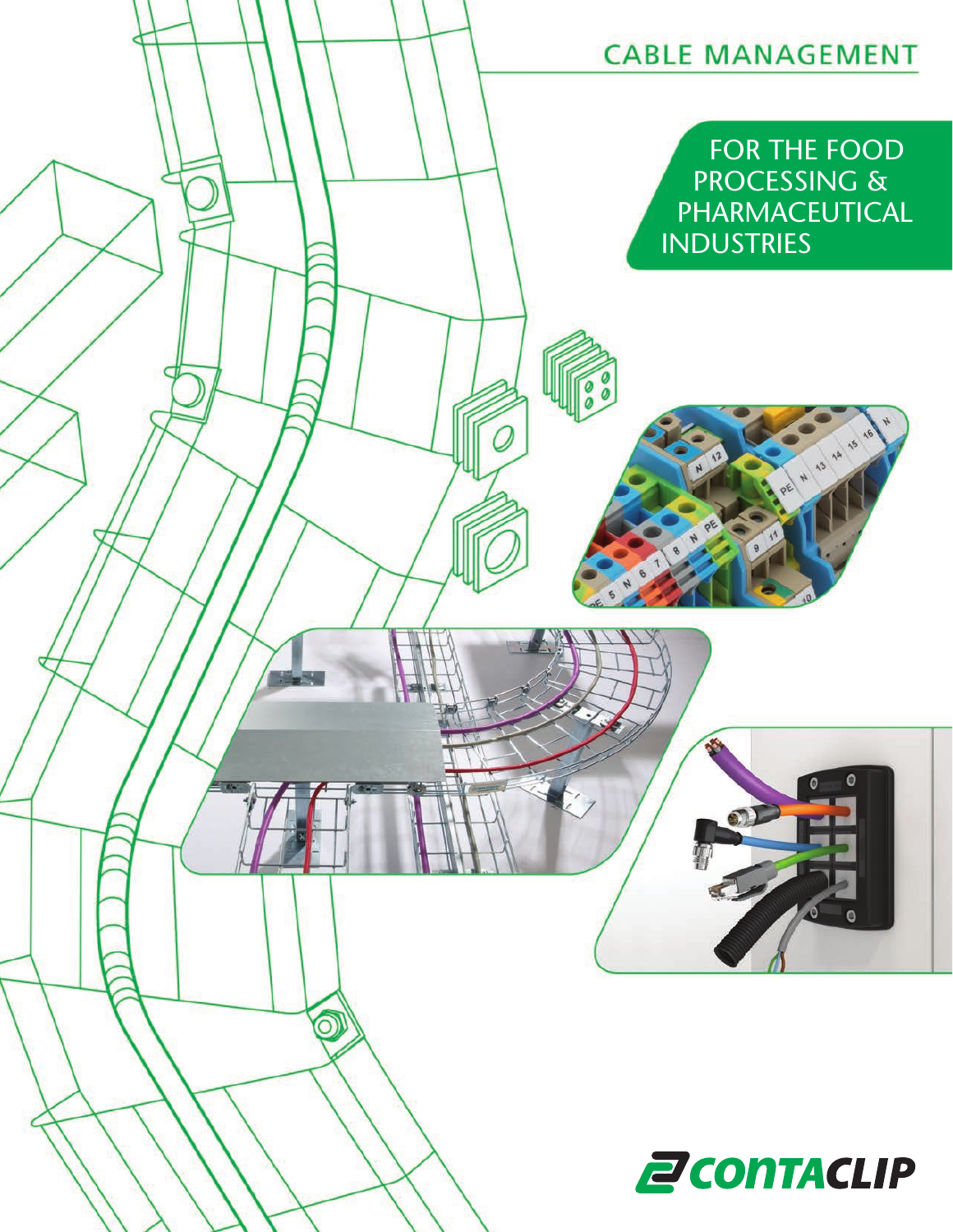# OVERVIEW: Food Processing and Pharmaceutical Industries

Designing production equipment for the food processing and pharmaceutical industries can be a difficult task. Product safety, regulatory compliance and ease of cleaning are key requirements when designing this high-performance equipment. Manufacturers are constantly innovating and changing requirements while still expecting the highest levels for product quality and safety. Working in an industrial segment like food processing or pharmaceutical production is tough. Conta-Clip offers a range of products that can help.

Conta-Clip offers products designed specifically for the food processing, packaging and pharmaceutical industries. Visit our webpage www.contaclipinc.com or contact your local Conta-Clip sales rep for more information. **See how Conta-Clip's products can help you.**

# PRODUCTS

## **blueglobe CLEAN Plus®**

The PFLITSCH blueglobe CLEAN Plus® has been developed in accordance with the current EHEDG standards. This cable gland dispenses with cavities, gaps and open screw threads and impresses with its clean surfaces, the rounded spanner flats of its pressure screw and smooth contours. The cable gland body uses either high quality AISI 316L stainless steel or PVDF plastic to meet exacting industrial requirements. All seals are made from plastics that comply with FDA 21 CFR §177.2600 and are rated IP 68 up to 15 bar and IP 69K. Visit www.pflitsch.de/en/ cable-glands/blueglobe/blueglobe-clean-plus/ for more information.

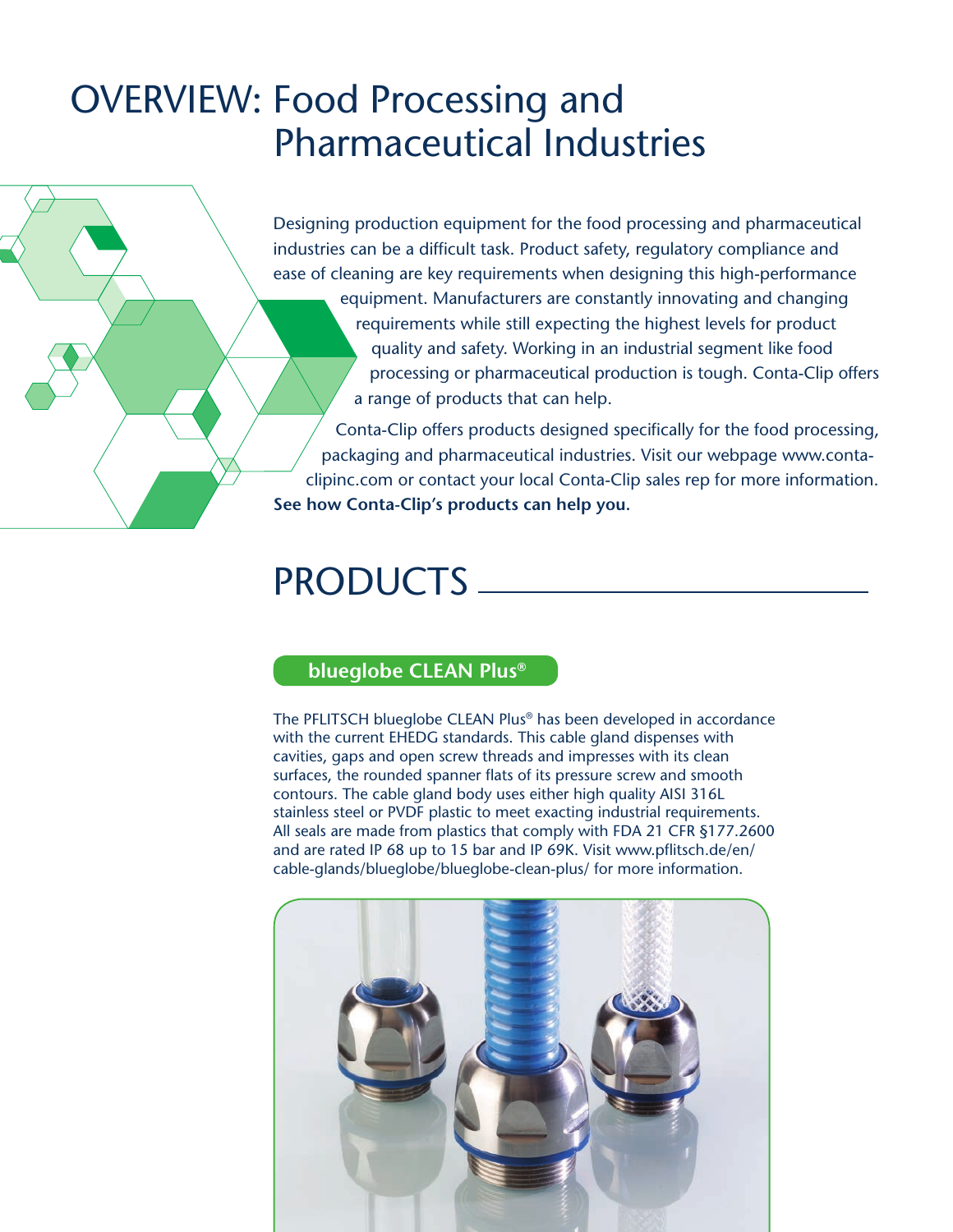

Conta-Clip has developed a unique method for cable entries with our KDS Click family of products. The KDS Click products are a superior way to manage cables through a cabinet when compared to other methods. KDS Click is faster to install, easier to maintain and offers more flexibility than cord grips or other cable entry systems. These products conform to UL 508A and are IP 66 rated. See the advantages for yourself at www.kdsclick.com/us









## **Open Wire Tray Trunking**

Our open wire tray offers the optimal solution for cable routing in food and pharmaceutical applications. These open trays are available in 316L stainless steel, making them an excellent choice for the food industry. The 316L stainless steel combined with an open design makes cleaning these trays simple and worry free. We offer a comprehensive range of tray cross sections and formats as well as a full line of tray accessories. Visit www.pflitsch.de/en/cable-trunking/wire-traytrunking/

#### **Terminal Blocks**

Our DIN rail mounted terminal blocks are available in single-level, doublelevel, triple-level, sensor, mini, grounding, fuse holder, disconnect, plug-in, thermocouple, test plug and direct mount configurations to meet various wire termination needs inside the cabinet. Conta-Clip offers a variety of connection technologies, including traditional screw connections, pressure spring for the fastest wire installations without tools, and tension spring connections for safe, fast wire connections. Visit Conta-Clip's new online product catalogue at catalog.conta-clip.com